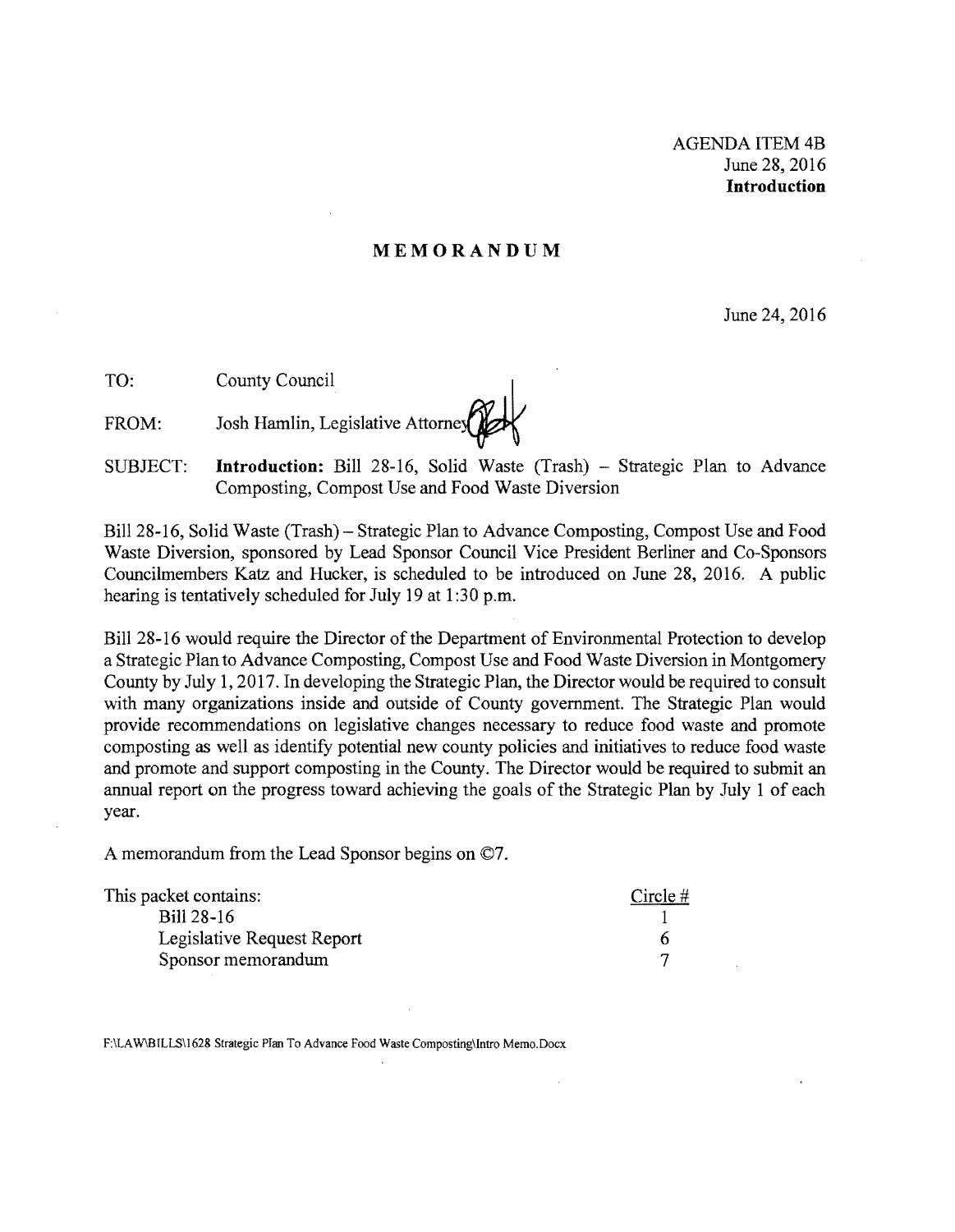| Bill No. 28-16                   |
|----------------------------------|
| Concerning: Solid Waste (Trash)  |
| Strategic Plan to Advance        |
| Composting, Compost Use and Food |
| <b>Waste Diversion</b>           |
| Revised: 6/20/2016 Draft No. 7   |
| Introduced: June 28, 2016        |
| Expires: December 28, 2017       |
| Enacted:                         |
| Executive:                       |
| Effective:                       |
| Sunset Date: None                |
| Ch. Laws of Mont. Co.            |

# **COUNTY COUNCIL FOR MONTGOMERY COUNTY, MARYLAND**

Lead Sponsor: Vice President Berliner Co-Sponsors: Councilmembers Katz and Hucker

## **AN ACT** to:

- (1) require the Director of the Department of Environmental Protection to develop a Strategic Plan to Advance Composting, Compost Use and Food Waste Diversion in Montgomery County
- (2) generally amend County laws related to Solid Waste (Trash).

## By adding

Montgomery County Code Chapter 48, Solid Waste (Trash) Section 48-17B

| <b>Boldface</b>              | Heading or defined term.                            |
|------------------------------|-----------------------------------------------------|
| Underlining                  | Added to existing law by original bill.             |
| [Single boldface brackets]   | Deleted from existing law by original bill.         |
| Double underlining           | Added by amendment.                                 |
| [[Double boldface brackets]] | Deleted from existing law or the bill by amendment. |
| $\star$ $\star$ $\star$      | Existing law unaffected by bill.                    |

*The County Council for Montgomery County, Maryland approves the following Act:*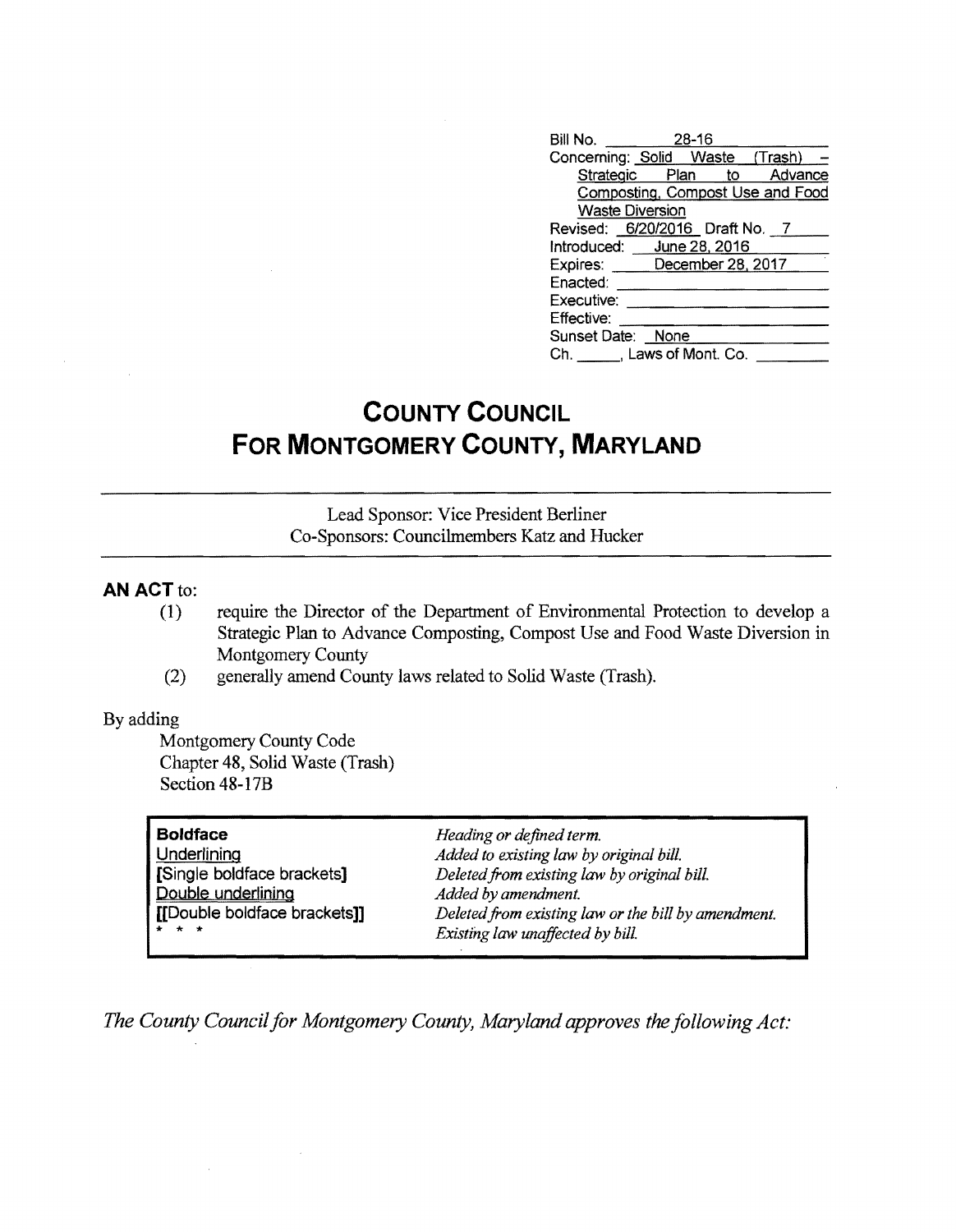$\sim$ 

| 1               |            | Sec. 1. Section 48-17B is added as follows:                              |
|-----------------|------------|--------------------------------------------------------------------------|
| $\overline{2}$  |            | 48-17B. Strategic Plan to Advance Composting, Compost Use and Food Waste |
| 3               |            | <b>Diversion in Montgomery County.</b>                                   |
| 4               | <u>(a)</u> | <b>Legislative findings. The County Council finds that:</b>              |
| 5               | (1)        | the County's general goal of solid waste management establishes          |
| 6               |            | waste reduction as the most preferred management technique,              |
| 7               |            | <u>followed</u> by reuse, composting and recycling, then incineration    |
| 8               |            | with energy recovery, and, least preferred, landfilling;                 |
| 9               | (2)        | <u>food waste represents a significant percentage of the County's</u>    |
| 10              |            | solid waste stream;                                                      |
| 11              | $\Omega$   | educating food producers can reduce the generation of excess             |
| 12              |            | food that would enter the solid waste stream;                            |
| 13              | (4)        | giving food that would otherwise be wasted to organizations that         |
| 14              |            | serve people in need is a means to reuse excess food;                    |
| 15              | (5)        | <u>composting, a means promoting the biological decomposition of</u>     |
| 16              |            | <u>organic material such as food waste into a stable, humus-like</u>     |
| 17              |            | <u>product, is a first step in the recycling of food waste;</u>          |
| 18              | (6)        | the use of compost has been demonstrated to benefit soil health          |
| 19              |            | <u>by:</u>                                                               |
| 20              |            | $(\underline{A})$<br>suppressing plant diseases and pests;               |
| 21              |            | <u>(B)</u><br>reducing or eliminating the need for chemical fertilizers; |
| 22              |            | $\circ$<br><u>Promoting higher yields of agricultural crops; and</u>     |
| 23              |            | (D)<br>Improving soil structure;                                         |
| $\overline{24}$ | (7)        | compost use is a valuable tool in stormwater management that             |
| 25              |            | can lower runoff volume due to improved water holding capacity,          |
| 26              |            | healthy vegetation/biomass, and increased infiltration; and              |
|                 |            |                                                                          |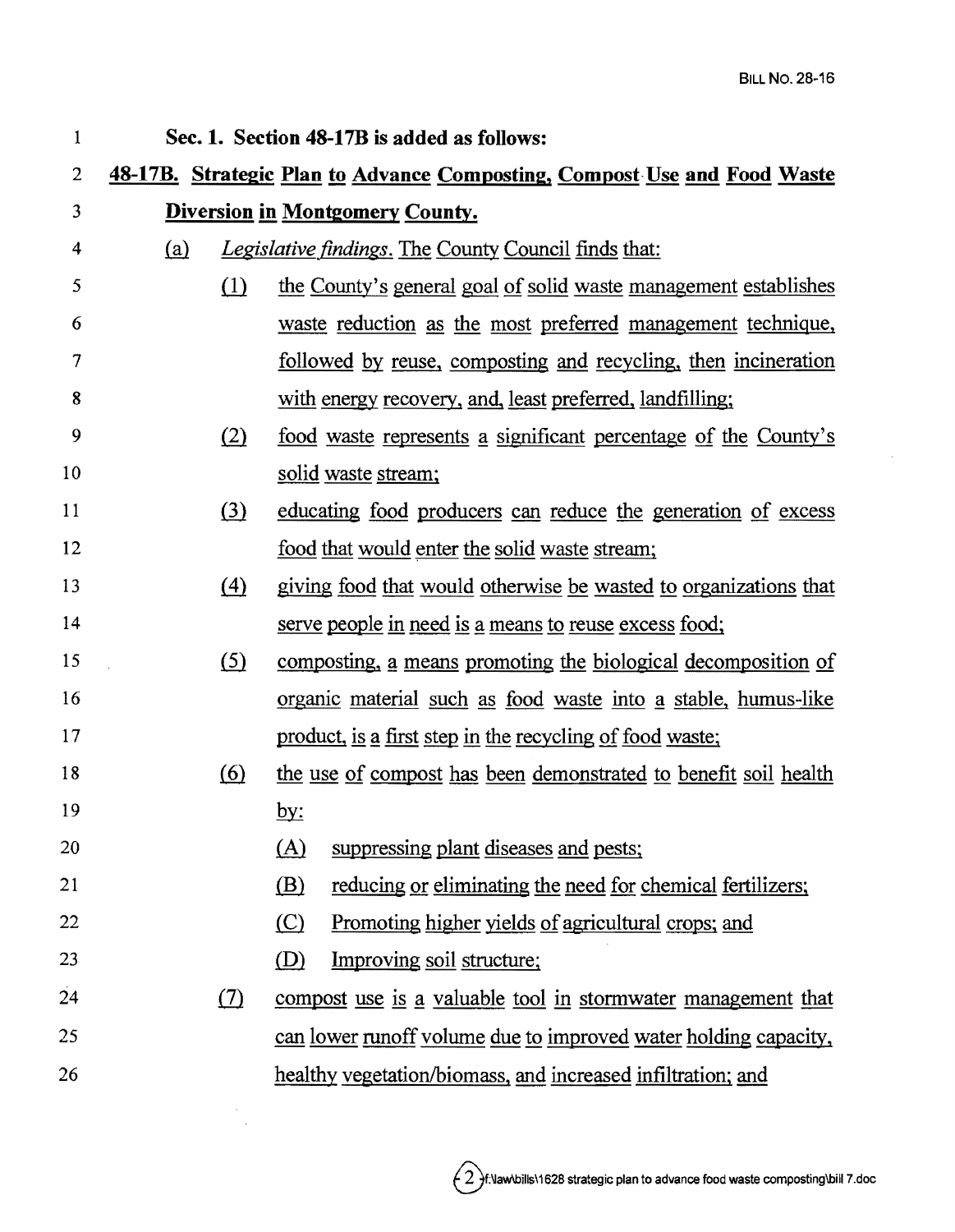$\ddot{\phantom{a}}$ 

| 27 |            | (8)        | reducing excess food generation, reusing food that would                      |
|----|------------|------------|-------------------------------------------------------------------------------|
| 28 |            |            | otherwise be wasted, and increasing the amount of food and other              |
| 29 |            |            | compostable waste that is composted will help the County meet                 |
| 30 |            |            | its goal of recycling 70% of the solid waste stream generated in              |
| 31 |            |            | the County.                                                                   |
| 32 | <u>(b)</u> |            | <i>Strategic Plan required.</i> The Director must develop a Strategic Plan to |
| 33 |            |            | <u>Advance Composting, Compost Use and Food Waste Diversion in</u>            |
| 34 |            |            | <u>Montgomery County by July 1, 2017. The Strategic Plan must identify:</u>   |
| 35 |            | (1)        | <u>legislative</u> changes, including but not limited to amendments to        |
| 36 |            |            | this Chapter, necessary to reduce food waste and promote                      |
| 37 |            |            | composting;                                                                   |
| 38 |            | (2)        | County policies and initiatives to reduce food waste and promote              |
| 39 |            |            | and support composting in the county;                                         |
| 40 |            | (3)        | models and best practices used by other jurisdictions                         |
| 41 |            | (4)        | metrics for assessing and increasing food waste diversion,                    |
| 42 |            |            | composting, and compost use;                                                  |
| 43 |            | (5)        | goals for achieving certain levels of food waste diversion and                |
| 44 |            |            | dates for achieving those goals;                                              |
| 45 |            | <u>(6)</u> | challenges to achieving the goals and means of overcoming these               |
| 46 |            |            | challenges;                                                                   |
| 47 |            | (7)        | potential sites for food waste composting operations;                         |
| 48 |            | (8)        | environmental and public health benefits of composting and food               |
| 49 |            |            | waste diversion; and                                                          |
| 50 |            | (9)        | cost estimates and potential economic and environmental benefits              |
| 51 |            |            | of implementing the Strategic Plan                                            |
| 52 | $\Omega$   |            | Considerations. The Strategic Plan must consider the following areas in       |
| 53 |            |            | its legislative, policy, metrics, and cost recommendations:                   |

 $\hat{\boldsymbol{\beta}}$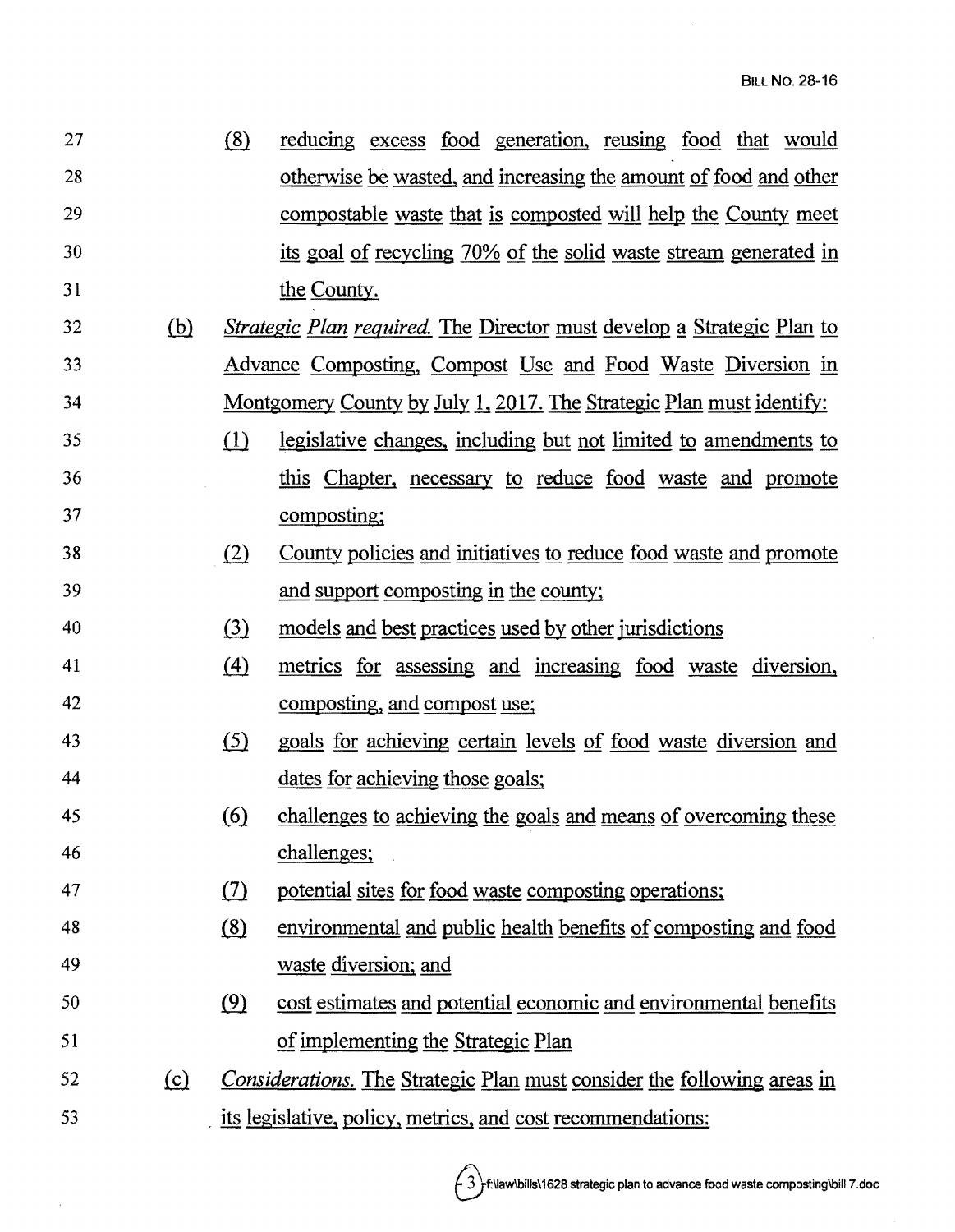| 54 |              | (1)              | home composting;                                                             |
|----|--------------|------------------|------------------------------------------------------------------------------|
| 55 |              | (2)              | community-scale composting;                                                  |
| 56 |              | $\left(3\right)$ | on-site institutional and commercial composting;                             |
| 57 |              | $\left(4\right)$ | on-farm composting;                                                          |
| 58 |              | (5)              | small-scale commercial composting facilities;                                |
| 59 |              | <u>(6)</u>       | support for existing and new composting businesses in the form               |
| 60 |              |                  | of grants, loans, and land;                                                  |
| 61 |              | (7)              | models and best practices, including methods and materials, used             |
| 62 |              |                  | by other jurisdictions;                                                      |
| 63 |              | (8)              | use of incentives to encourage private food waste diversion and              |
| 64 |              |                  | composting; and                                                              |
| 65 |              | (9)              | diversion and composting of non-food waste compostables;                     |
| 66 |              | (10)             | <u>local use of compost to support soil health and the County</u>            |
| 67 |              |                  | stormwater management program;                                               |
| 68 |              | (11)             | education and outreach to reduce food waste and promote                      |
| 69 |              |                  | composting; and                                                              |
| 70 |              | (12)             | the environmental impact of residential trash hauling by private             |
| 71 |              |                  | haulers in upcounty solid waste service districts.                           |
| 72 | ( <u>d</u> ) |                  | <i>Consultation with stakeholders.</i> In developing the Strategic Plan, the |
| 73 |              |                  | Director must consult with:                                                  |
| 74 |              | (1)              | the County Division of Solid Waste Services;                                 |
| 75 |              | (2)              | the County Department of Permitting Services, including the                  |
| 76 |              |                  | Land Development and Zoning and Site Plan Enforcement                        |
| 77 |              |                  | Divisions;                                                                   |
| 78 |              | (3)              | the County Department of Health and Human Services;                          |
| 79 |              | (4)              | the County Department of General Services;                                   |
| 80 |              | $\circ$          | <b>Montgomery County Public Schools;</b>                                     |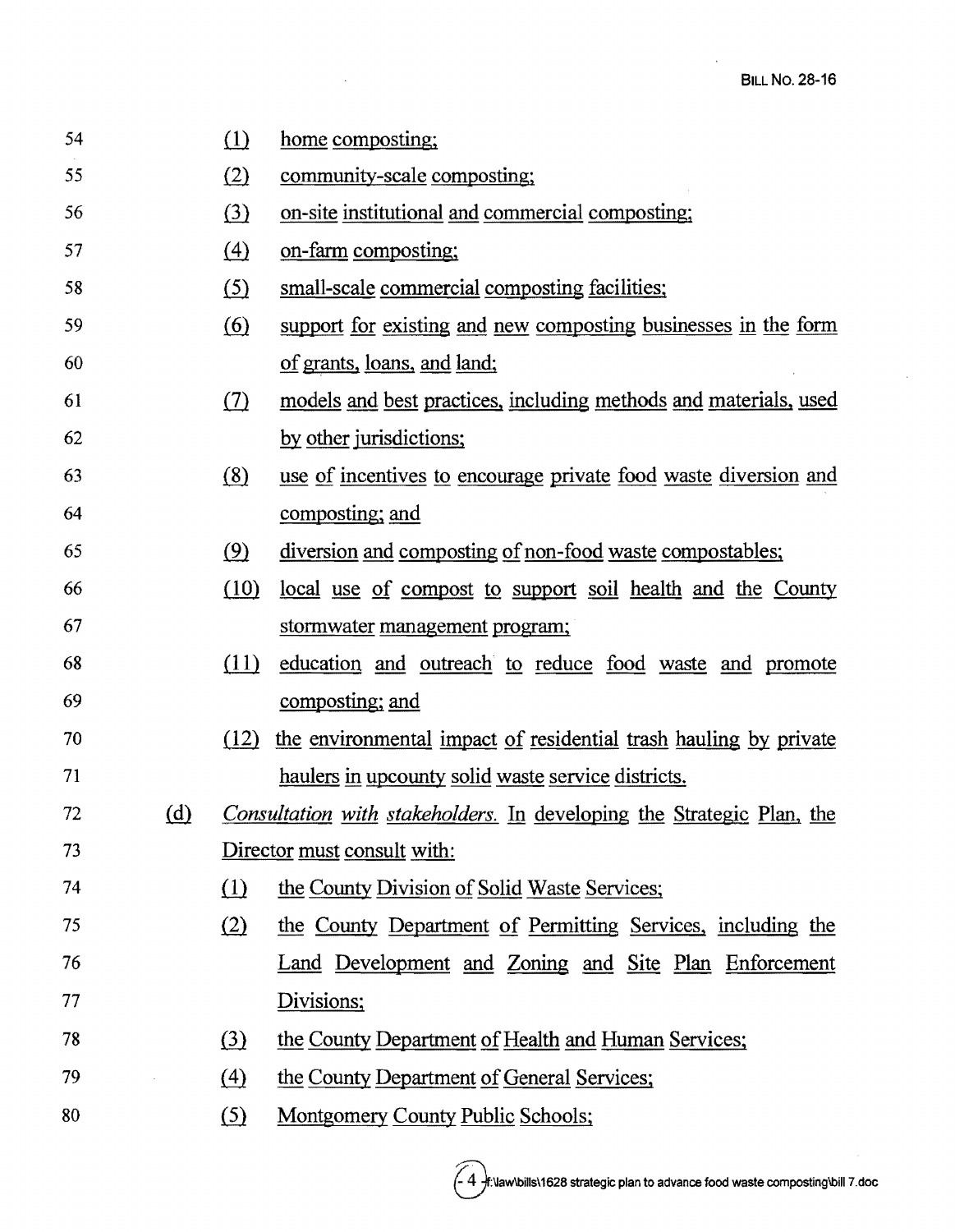$\ddot{\phantom{a}}$ 

|                                 | (6)                                                                             | the County Planning Department;                                 |  |
|---------------------------------|---------------------------------------------------------------------------------|-----------------------------------------------------------------|--|
|                                 |                                                                                 |                                                                 |  |
|                                 | (7)                                                                             | the County Parks Department;                                    |  |
|                                 | (8)                                                                             | the County Office of Agriculture;                               |  |
|                                 | (9)                                                                             | the County Revenue Authority;                                   |  |
|                                 | (10)                                                                            | the Montgomery County Food Council;                             |  |
|                                 | (11)                                                                            | the Montgomery Countryside Alliance;                            |  |
|                                 | (12)                                                                            | the County Solid Waste Advisory Committee;                      |  |
|                                 | (13)                                                                            | the University of Maryland Extension;                           |  |
|                                 | (14)                                                                            | Community Food Rescue; and                                      |  |
|                                 | (15)                                                                            | organizations and individuals in the County involved in compost |  |
|                                 |                                                                                 | production and use and food waste diversion.                    |  |
| (e)                             | <u>Annual report. By July 1 each year, the Director must submit a report to</u> |                                                                 |  |
|                                 | the County Executive and County Council. The annual report must:                |                                                                 |  |
|                                 | (1)                                                                             | update the food waste diversion metrics; and                    |  |
|                                 | (2)                                                                             | <u>document</u> the progress towards achieving the goals of the |  |
|                                 |                                                                                 | Strategic Plan.                                                 |  |
| Approved:                       |                                                                                 |                                                                 |  |
|                                 |                                                                                 |                                                                 |  |
|                                 |                                                                                 |                                                                 |  |
|                                 |                                                                                 | Nancy Floreen, President, County Council<br>Date                |  |
| Approved:                       |                                                                                 |                                                                 |  |
|                                 |                                                                                 |                                                                 |  |
|                                 |                                                                                 |                                                                 |  |
| Isiah Leggett, County Executive |                                                                                 | Date                                                            |  |
|                                 |                                                                                 | This is a correct copy of Council action.                       |  |
|                                 |                                                                                 |                                                                 |  |
|                                 |                                                                                 | Linda M. Lauer, Clerk of the Council<br>Date                    |  |
|                                 |                                                                                 |                                                                 |  |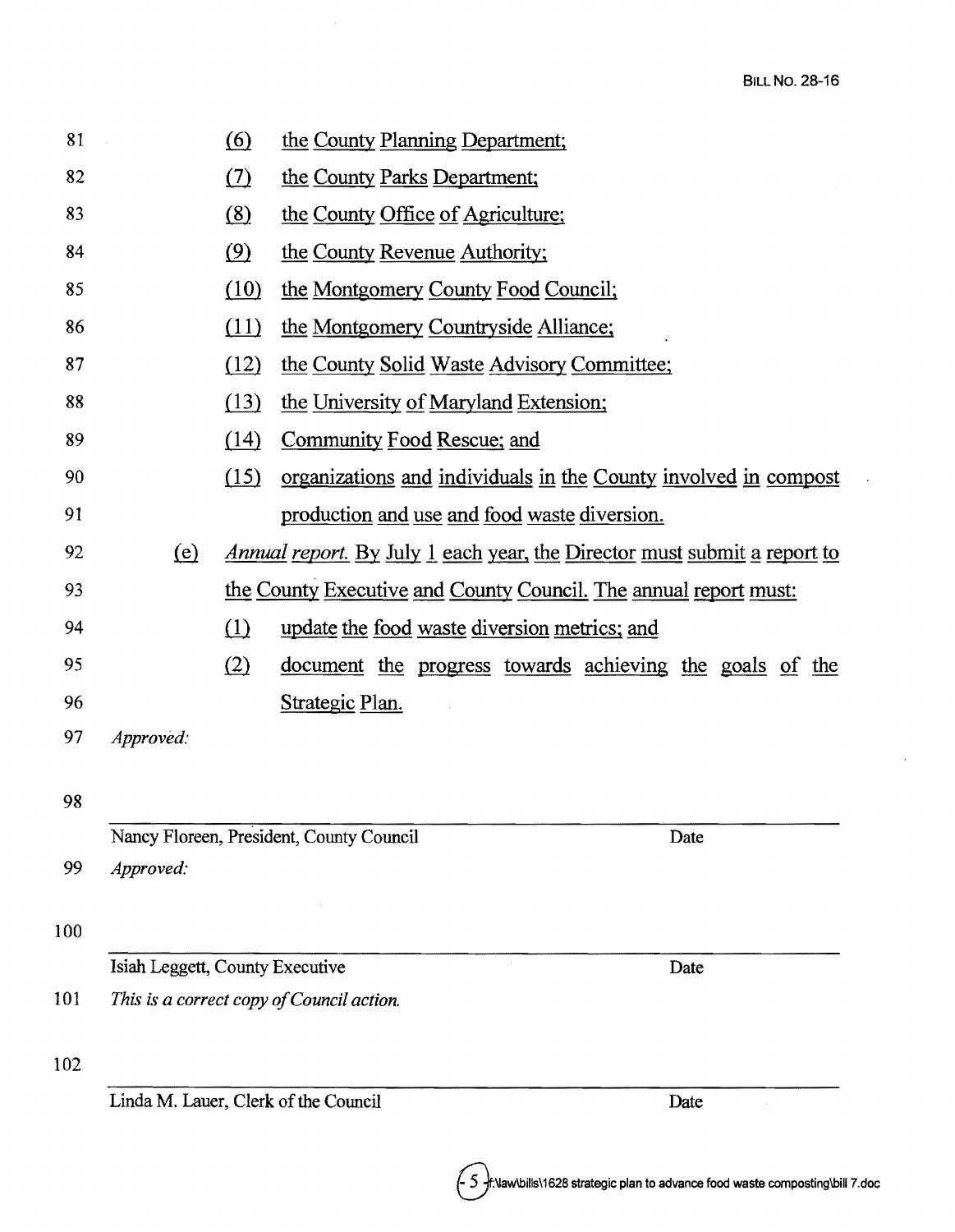## **LEGISLATIVE REQUEST REPORT**

## Bil128-16

## *Solid Waste (J'rash)*  - *Strategic Plan to Advance Composting, Compost Use and Food Waste Diversion*

- **DESCRIPTION:**  Bill 28-16 would require the Director of the Department of Environmental Protection to develop a Strategic Plan to Advance Composting, Compost Use and Food Waste Diversion in Montgomery County by July 1, 2017, and report annually on meeting the goals of the Plan.
- **PROBLEM:**  The County has a goal of recycling 70% of the solid waste stream generated in the County by the end of 2020. Food waste represents a significant percentage of the County's solid waste stream.

## GOALS AND

- **OBJECTIVES:**  Develop a County strategy for reducing excess food generation, reusing food that would otherwise be wasted, and increasing the amount of food and other compostable waste that is composted.
- **COORDINATION:**  Department of Environmental Protection
- FISCAL IMPACT: Office of Management and Budget

## **ECONOMIC**

- **IMPACT:**  Office of Finance
- **EVALUATION:**  To be researched.

## **EXPERIENCE**

**ELSEWHERE:**  To be researched.

## SOURCE OF

**INFORMATION:**  Josh Hamlin, Legislative Attorney, 240-777-7892

## **APPLICATION WITHIN MUNICIPALITIES:** N/A

#### **PENALTIES:**   $N/A$

F:\LAW\BILLS\1628 Strategic Plan To Advance Food Waste Composting\LRR.Docx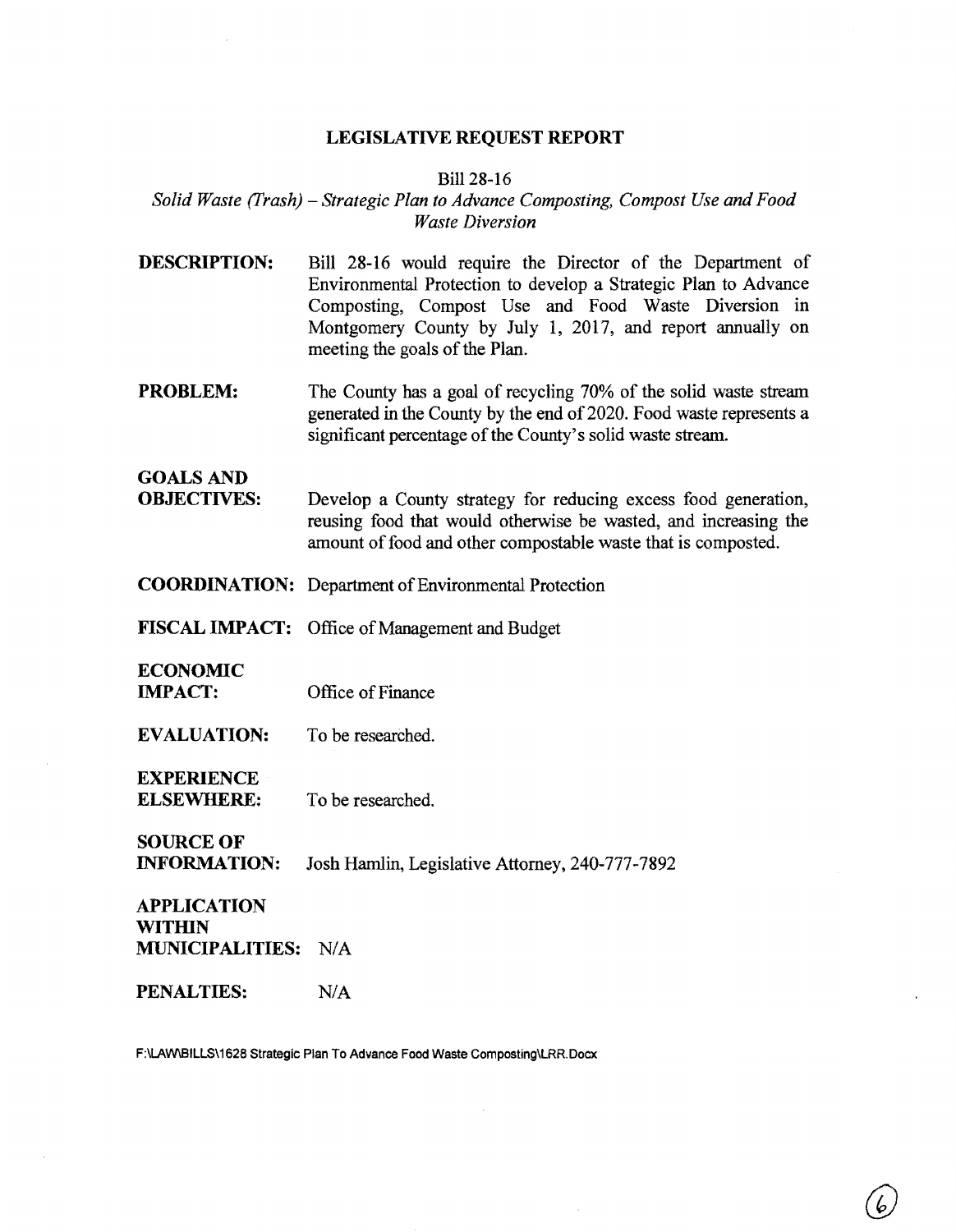

MONTGOMERY COUNTY COUNCIL ROCKVILLE, MARYLAND

ROGER BERLINER CUNCILMEMBER CHAIRMAN COUNCILMEMBER

TRANSPORTATION, INFRASTRUCTURE

DISTRICT I ENERGY & ENVIRONMENT COMMITTEE

## **MEMORANDUM**

June 21, 2016

TO: Council President Nancy Floreen Council Colleagues

FROM: Council Vice President Roger Berliner

RE: Legislation to Create A Strategic Plan to Advance Composting and Food Waste Diversion

Colleagues, I am writing to ask you to join me in co-sponsoring legislation that I will be introducing next week. Several years ago, this Council established an ambitious, yet important goal of recycling 70% of our County's solid waste stream generated by 2020. Food waste currently represents a significant percentage of the County's solid waste stream. If we are to meet our ambitious goal, we will need to make significant progress on reducing the amount of food thrown away.

One way' that we can reduce the amount of food waste we throwaway is through composting. As you well know, there are many agricultural, environmental, and health benefits to composting. And there are an array of public and private sector entities in this county already doing a lot to promote composting and stand ready to help expand the practice throughout the county.

However, there are certain challenges that stand in the way of allowing our county to take our collective composting efforts to the next level. We can and must do more home and community-scale composting; we must identify and secure a location for a large-scale composting operation; and we must continue to incentivize our agricultural and business communities to produce and use compost as a best practice.

In order to pull together all of the various stakeholders to achieve this, I am proposing the attached legislation, which would require the Director of our Department of Environmental Protection to develop a Strategic Plan to Advance Composting, Compost Use, and Food Waste Diversion in Montgomery County by July 1,2017. The Strategic Plan would provide recommendations on legislative changes necessary to reduce food waste and promote composting as well as identify potential new county policies and initiatives to reduce food waste and promote and support composting in the County. It will give us models and best practices used by other jurisdictions and establish metrics and clear goals for increasing food waste diversion and composting.

In crafting this legislation, I have worked in close consultation with some of the key stakeholders that are leaders in the composting realm, including the Montgomery County Food Council, the Montgomery Countryside Alliance, and our Department of Environmental Protection. Their feedback has been incorporated into the attached legislation. As with my bill to create a strategic plan to address food insecurity, I recognize (7)